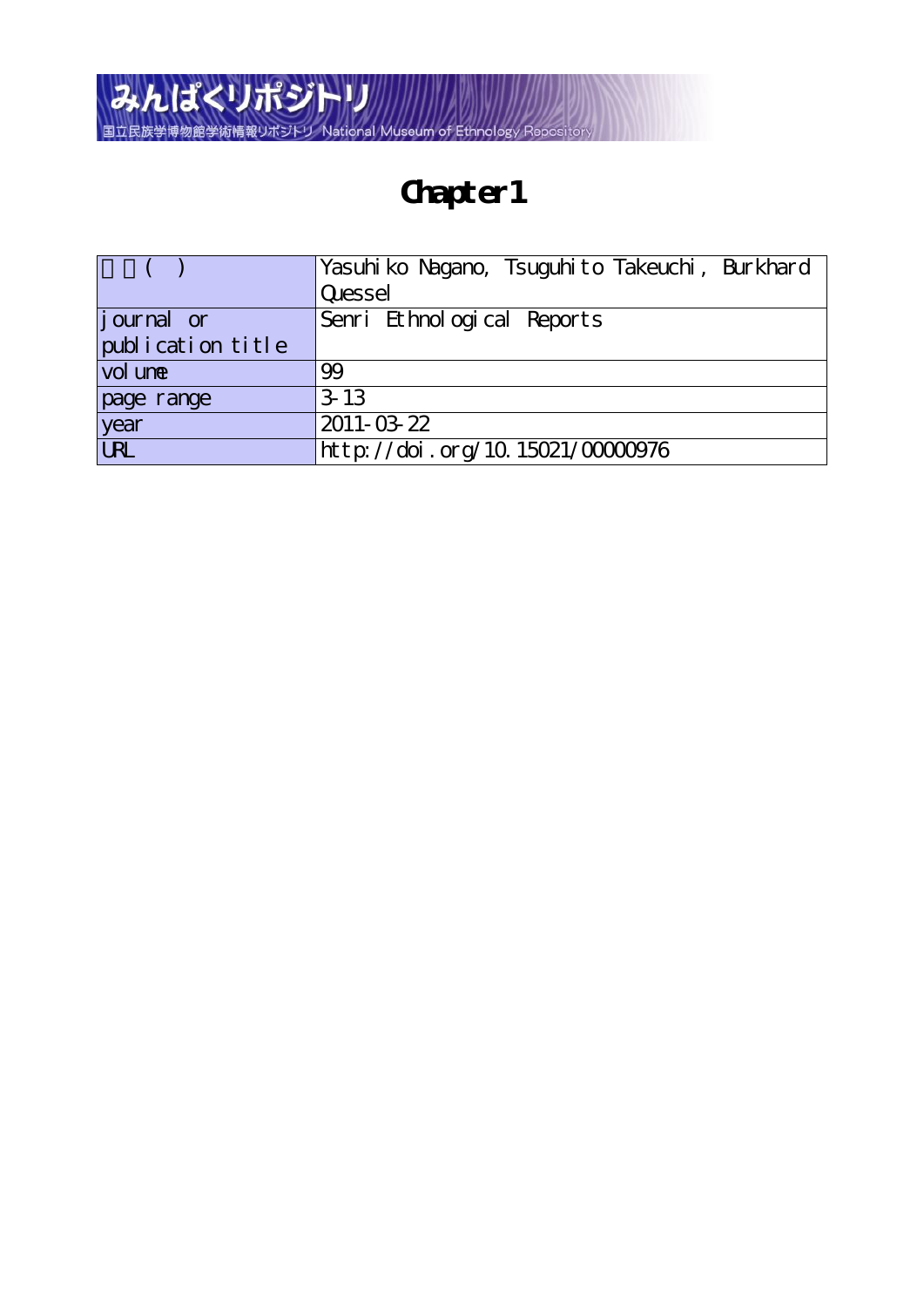## Introductory and Geographical

In view particularly of Professor Tucci's revelatory volumes of travel and archaeological research in the more westerly regions of Tibet, and of his and Professor Petech's scholarly studies in the history, in view also of the continuing important work of both, an effort to extend a knowledge of the  $\chi$ an- $\chi$ un language may be considered opportune. Of the two notes contributed to the J.R.A.S., 1926 (pp. 505-6) and 1933 (pp. 405-10), the former, introducing the language as apparently akin to Lepcha, was content to present a specimen from a Stein Ms., obviously medical, which could have reached Tun-huang in connection with the Tibetan domination or armies there from the early part of the VIIIth century A.D. The second, relying upon another Stein fragment, likewise medical, recognized by (Sir) G. L. M. Clauson in the British Museum, proffered reasons for identifying the language as Zan-zun and related to the Kunawari and the 'Western Pronominalized Group' of Tibeto-Burman, described in the Linguistic Survey of India: some of the numerals and some medical terms and grammatical features were elicited, and a metrical passage was quoted, with a tentative translation. Despite the linguistic importance of a stage of Tibeto-Hinuilayan speech antedating its cognates by about 1000 years and approximately coaeval with the earliest known Tibetan a further concentrated effort was postponed, except for the compilation of a vocabulary, in favour of a search among Sanskrit medical texts for a possible original: Zan-zun medicine was likely to be of Indian derivation, either direct or via the Tibetan; and a more or less definite correspondence might furnish, as has happened in analogous cases, a wholesale solution of the linguistic problem. An intermittent search in the extensive Sanskrit and Tibetan medical literature not having materialized such a possibility, help was sought from Professor S. N. Dasgupta, a rare expert in Indian medical science, whose definite decision on the content of the specimen verse was that it did not correspond to an Indian text. A second possibility, since the two Mss. were written in Tun-huang, where there was activity in multilingual translation, was that there might be among the Tun-huang Mss. an original or version in some known language: but among the Sanskrit, Tibetan, and Khotani pieces of comparable nature no equivalent appeared; and recently Mr. C. H. Yuan, who with great kindness devoted time to a scrutiny of all the British Museum Stein pieces of medical character in Chinese, found nothing corresponding to the indications of the  $\lambda$ an- $\lambda$ in texts. Chinese medical literature is one of the last subjects to be envisaged by a nonexpert; but a slight examination of M. Dabri's work may suggest that it may have some general similarities to the Indian; and Mr. Yuan conceived that there might be popular Chinese tracts in the style of the Zan-zun. Chinese items, including the examination of the pulse, are recognized in Tibetan medicine in one way or another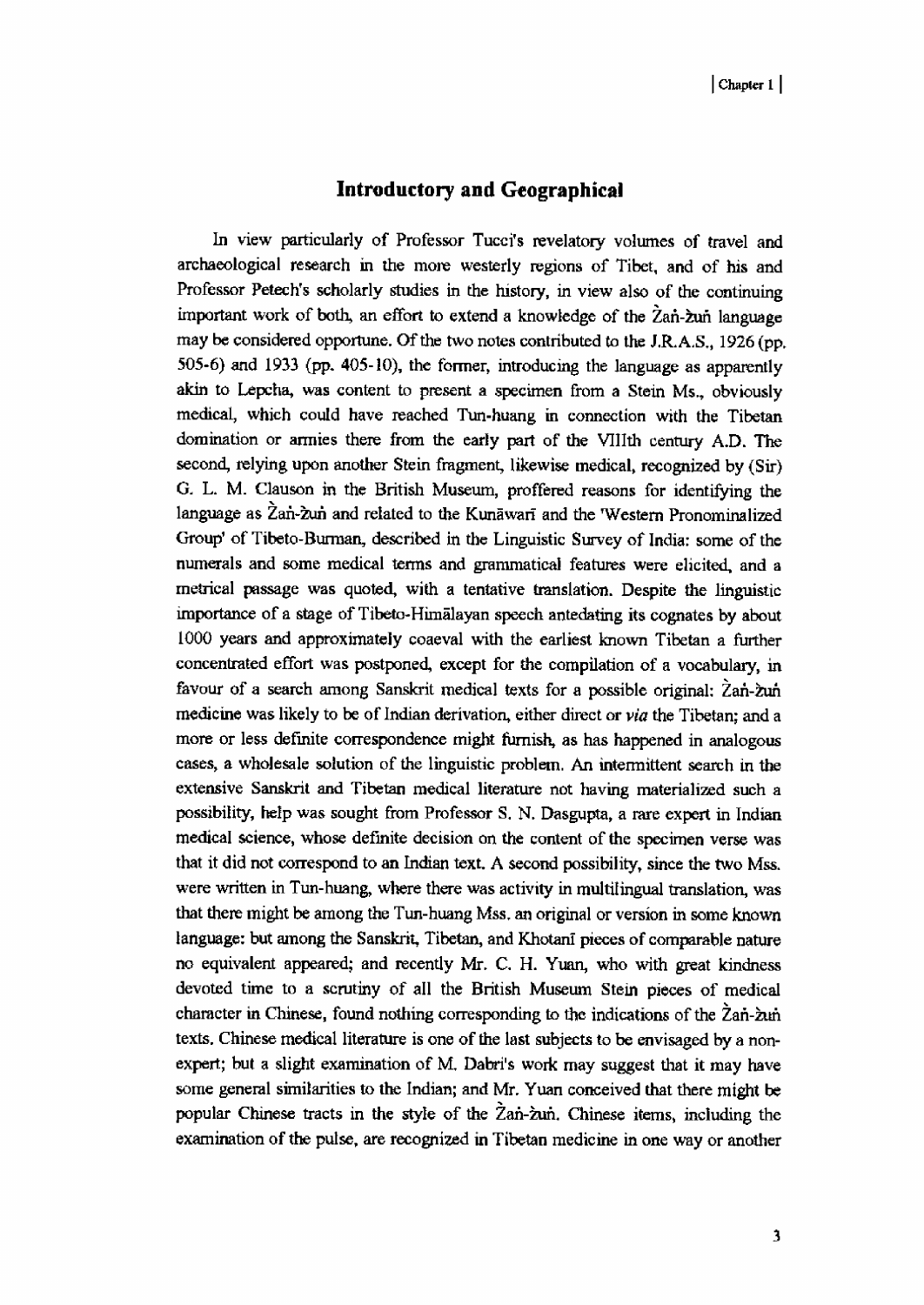and some such might have reached the  $\overline{2}$ an- $\overline{2}$ un practitioner.

The practical upshot is that the interpretation of the two fragments must be attempted by a frontal linguistic attack. In 1936 the available material was more than doubled by the accession of a third Ms., detected in the Pelliot collection of the Bibliotheque Nationale in Paris. Not long afterwards, photographic facsimiles, procured through the kind intermediacy of the Societe des Amis de la Bibliotheque Nationale, rendered possible, despite the abrasion and general obscurity of the Ms., a mainly continuous reading; and finally, with the aid of a strong light, a lense and an amanuensis, allowed a transcription of the whole extant text, wherein there are some few lacunae. A recent revision, taking advantage of frequent recurrences of word and phrase, has removed a fair proportion of the errors and uncertainties in the first draft, though many remain; and the outcome may be regarded as more or less utilizable for linguistic studies. The text is manifestly akin to that contained in the British Museum Ms. and may be part of the same work; but differences of punctuation, etc., discourage an identification of scribe or copy.

The medical nature of the contents of all the available specimens of the language may have an explanation. In Tun-huang, where the Mss. were, no doubt, written, an interest in a language of far western Tibet would hardly be felt by others than soldiers and sojourners from the region itself, imported by Tibetan military service or other concerns. Medicine, a primary need of all communities, may have been all that such persons required of their own literature; and the relative freedom of the Mss. from the irregularities of spelling so prevalent in the Tun-huang writings of other languages may indicate that for these texts in a sparsely used dialect there was no opportunity of employing scribes of analphabetic Chinese, or other external, culture.

 The definite nature of the subject-matter might seem to promise a complete interpretation of the texts; and in course of time such a result may indeed be reached. The medical notions expounded have in part, no doubt, an Indian foundation; and some particular items were adduced in 1933. But some scrutiny of the medical tracts and treatises in Sanskrit, Tibetan, etc., from Tun-huang and of the standard works of later Tibetan medicine has not been linguistically very fruitful. The vocabulary, largely independent of normal Tibetan, is still mainly problematical; and grammatically the language has independent peculiarities and difficulties, while in the subject-matter there is certainly one item of folk usage. The first and most practical proceeding is to elicit the morphological features of the language and furnish it with a habitat and date and a name. Tentatively the language has already been identified with the speech of Zan-zun, a state known to Tibetans from early times and located in Gu-ge, a district in the province of mNa'-ris-skor(skkor)-gsurn, the westernmost territory of the present Lha-sa State. (8) But the matter requires further particu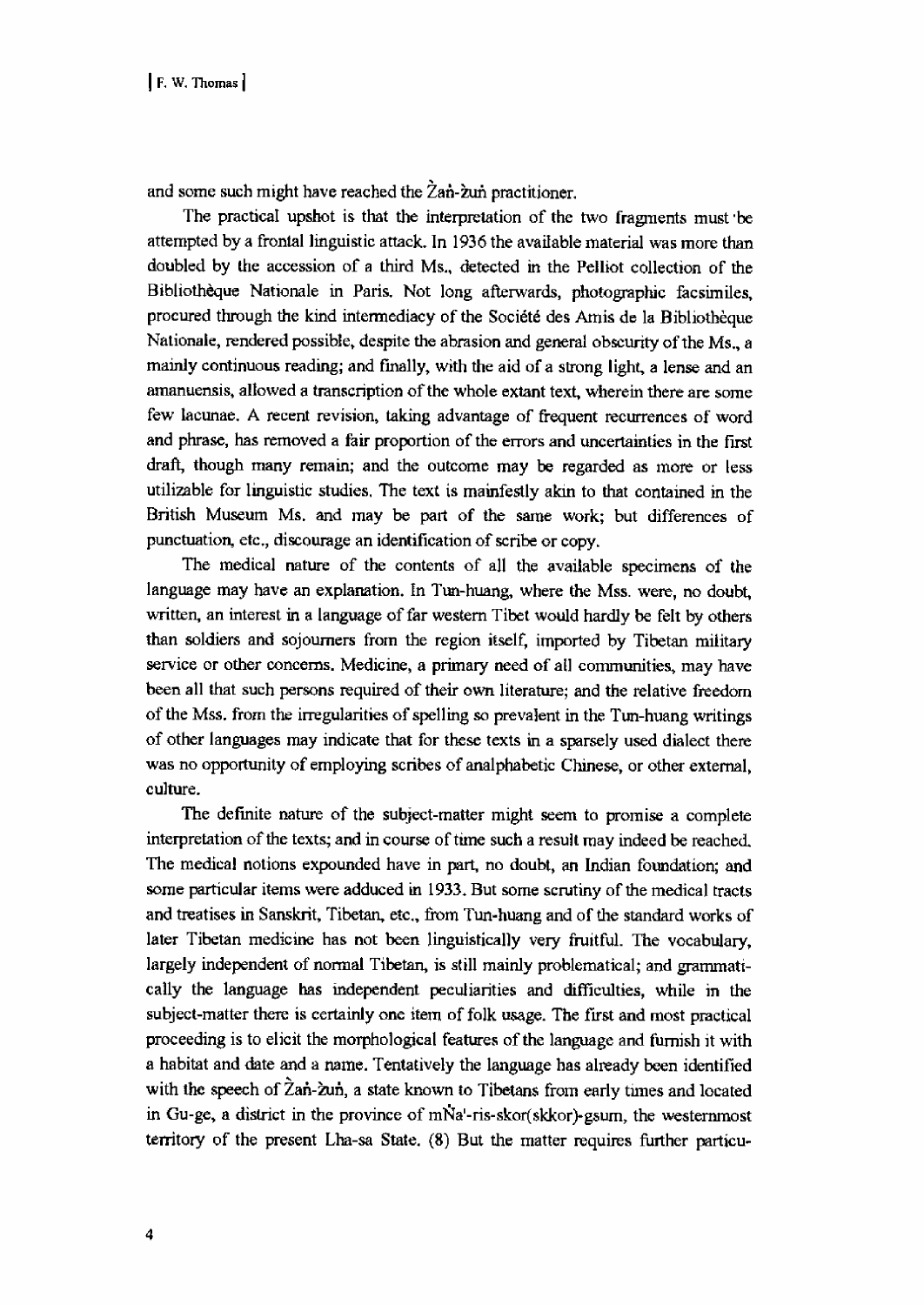larization in regard to geography, history, ethnography and linguistics.

## ( I) Geographical.

From a great scientific publication of the (late) British Government of India it is possible to obtain a working conception of the West Himalayan territories which is significant also for historical and ethnographical studies. The main axis, the Great Himalaya, commences in the extreme west of Nepal a marked curvature, convex southwards and westwards, which brings it to the Sutlej river in the region of the Shipki Pass and Mount Purgyul; after which it continues, in a direction more or less S.E. to N.W., to the north of Kashmir, where it terminates in Mount Nanga Parbat. North of this Great Himalaya, but separated from it by the Zanskar Range, a mainly parallel branch of less elevation to which Mt. Purgyul belongs, is the long valley of the upper Indus, enclosed on its north by the lofty Ladak Range, which, however, it thrice cuts through, first, southwards, in its remote upper reaches, later northwards and return, in the Ladak territories, before reaching its gorge, Rondo. North and then east of this long curving range are in the west the Karakoram territories of Ladak; after which it buttresses first the great Byars-than, 'North Plateau', of Tibet and then the vast region of lakes which extends, north of the Brahmaputra valley, almost to the longitude of Lha-sa. It seems that the huge mountain Gurla Mandhata, which, south of Lake Manasa-rovara, confronts Kailasa on the north of the same, may belong to the Ladak Range. The Kailasa Range itself from its eastern terminus in the actual Kailasa stretches, more or less parallel to the Ladak Range, for a limited distance, after which its continuation in the region of the Rudok district and of the Pangong (Span-skon) Lake seems not to have been scientifically determined. Of the Indus river one of the sources, on which stands Gartog, the chief place of mNah-risskor-gsum, flows between the two ranges, Ladak and Kailasa, while others are still further north and east.

Of the southward bifurcations of the Great Himalaya one calling for mention here is the lofty Pir Panjal Range. Diverging from the Great Himalaya near the point where the river Sutlej cuts through the latter, it constitutes a precipitous southern boundary of the district of Lahul, where are the Chandra and Bhaga rivers and their confluence, forming the Chandrabhaga, or Chenab. Continued across the state of Chamba, it reaches Kastawar, where the Chenab cuts through it, and then the South east corner of Kashmir, of which it furnishes the boundary on the south. The Dhavaladhar Range, which has diverged further east, somewhat beyond Badarinath in Garhwal whereof it constitutes the northern limit, is in its westward progress, cut through by the Sutlej river somewhat south of Rampur, the capita] of Bashahr State, and then bounds on its north the uppermost sources of the Seas and Ravi, of which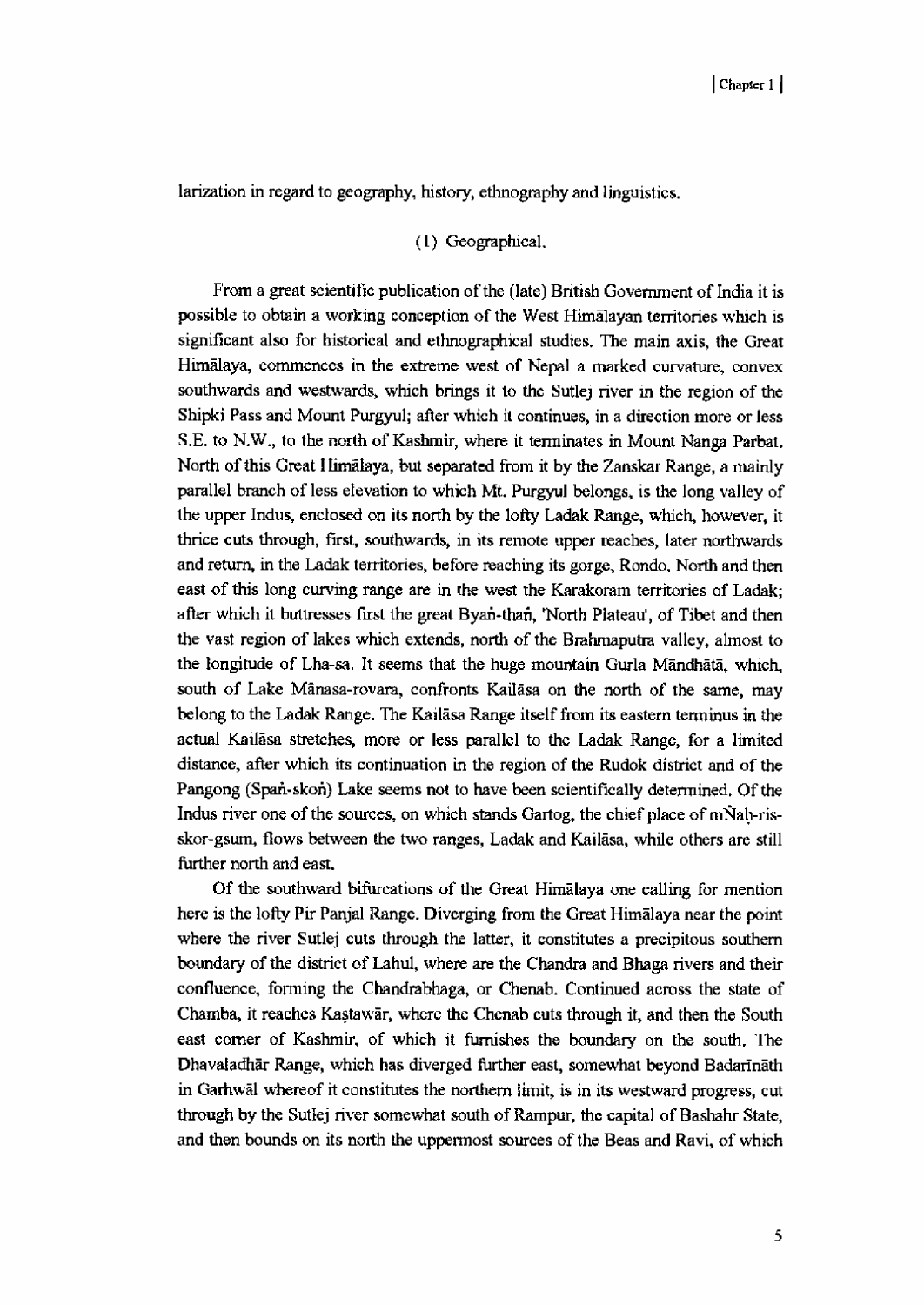the former has its ultimate confluence with the Sutlej, and the latter with the Chenab, on the plains of India. The Outer Himalaya of Siwalik, bounds [.. 1 the Indian plains.

In these slight borrowings from geographical science no notice has been taken of some important matters which the science has expounded and discussed. One of these is the great width of the whole complex, viz.c. 90 miles from the highest snow mountains to the Outer Siwalik, whereof the last-named has 5 to 20, 9 the Lesser Himalaya 40-50, miles. Secondly, there is the fact that in some stretches at least the most towering peaks are situated not on the main axis, but on lofty spurs radial to it. These spurs, in which the passes are often not less formidable than those in the main ranges, condition in a large measure the territorial partitions east and west; and the numerous lesser ramifications give to the whole Western Himalayan region the aspect of a jumble of mountains, whereof only the rivers with their frequently diverted courses and often very contracted valleys afford to some extent a conspectus.

 Routes of communication, with particulars of season, transport and accommodation, are specifically described in the official Gazetteers of the several states; and we have also a monograph in (Professor) Major Kenneth Mason's Routes in the Western Himalaya, Kashmir, & c. (Vol.I, Calcutta, 1920). The natural routes over the high ranges, considerably perhaps supplemented by subsequent openings, will have been the valleys of the rivers or torrents flowings down from the main passes. Here it may be relevant to cite one or two particulars. Commencing in the extreme west, where the Great Himalaya is of relatively reduced height prior to its triumphant finale in Nanga Parbat, we do not find historical relations, political or economic, between the rather ancient Indo-Aryan state of Chamba on its south and the W. Tibetan Zanskar, adjoining it beyond the range. The next eastward stretch, where Lahul, with the sources of the Bhaga and Chandra, reaches up into wholly desolate and uninhabitable regions, seems from the narrative of Father de Azevedo, who in 1631 made the journey from the Ladak district of Rupshu through Lahul and then over the Pir Panjal into Kulu, to present the acme of difficulty and privations. It may be conjectured that the tribulations are predominantly on the south of the range, since Lahul, during a long period a district of the W. Tibetan State, may have been more approachable from the north. The narrative contains the earliest European mention of the Tibetan name,  $Gar-za$ , of the district: the Tibet name of Kulu is  $\tilde{N}t\dot{n}$ ti.

 The next stretch, viz. the curve of the Great Himalaya from Shipki eastwards to the Nepal frontier, commences with 'the Hindustan-Tibet Road', which is the valley of the Sutlej river. Central in the whole length of the Great Himalaya, it was evidently at the beginning of the 19th century conceived by British officials and explorers in India as the highway to trans-Himalayan regions: this may have been at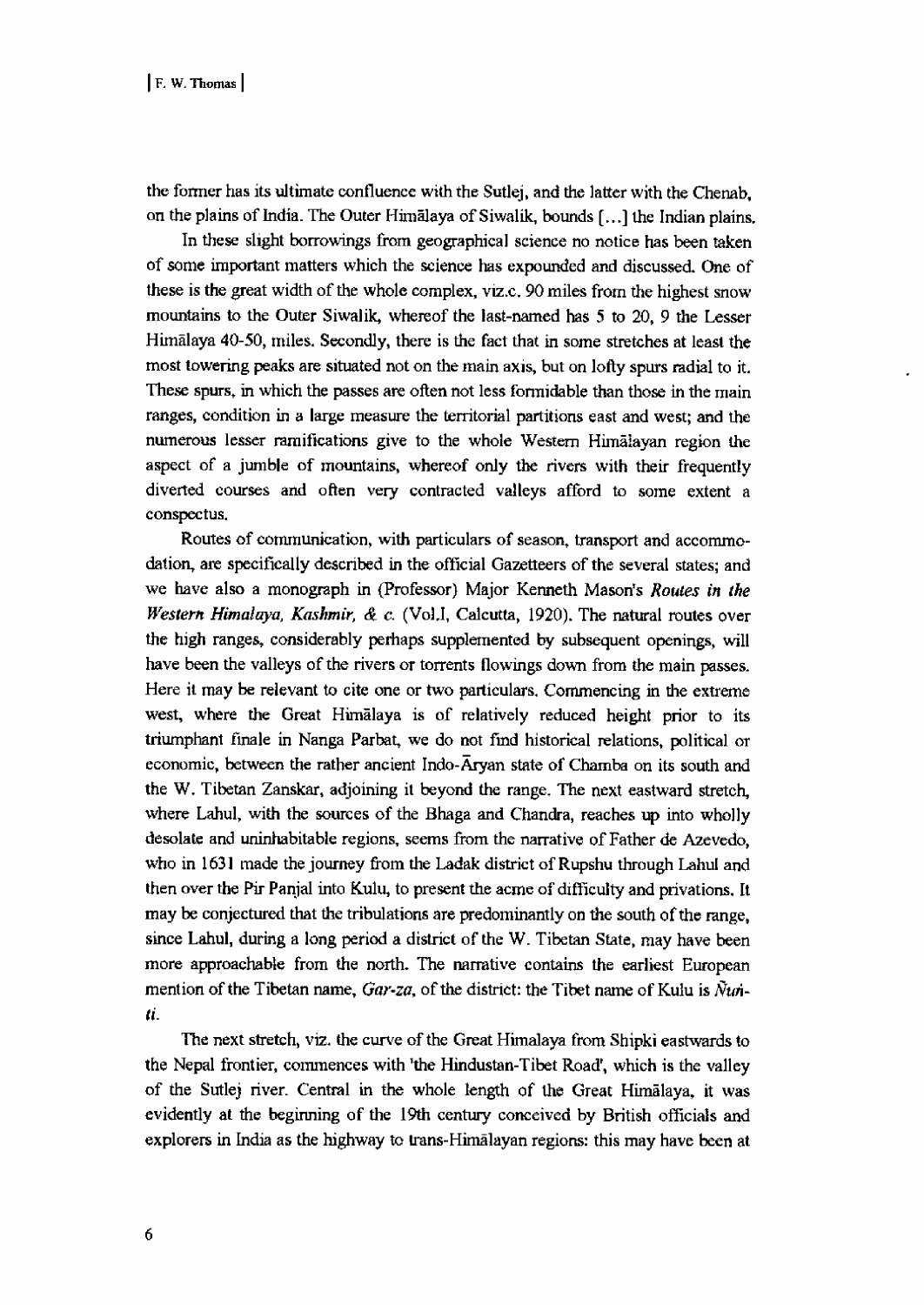first on local information, mentioning also its convenience for reaching the upper Indus valley, concerning which less was known than might have been expected. The next historical route of penetration is the Niti Pass, far to the south and east in the extreme northwestern corner of Garhwal, where are the great mountain Nandi Devi and the ancient Hindu sanctuaries of Badarinath and Kedarnath. The use of this extremely difficult route by the Jesuit and Capuchin missionaries of the 17th century may have been commenced upon advice from the inviting or welcoming king, to whose capital, Tasparang (Chabrang) on the upper Sutlej river, the map shows it as the most direct approach. Moorcrofl, whose commercial design in 1807 contemplated the Kailasa-Manasa-sarovar district, may not have been aware of the missionary precedent: he seems to have wished to take Badarinath on his way; and his journey, commencing with the valley of the Dhauli branch of the uppermost Ganges, turned eastward on reaching Daba, which is south of Tsaparang. He may indeed have been unaware of routes further east or may have apprehended from the then controlling Nepalese authorities trouble such as was subsequently experienced in the course of his return. In any case his route was not seriously devious, since before descending to Daba it gave an actual distance view of the Kailasa over the extensive plain west and south-west of it. Of the somewhat numerous passes east of the Niti and as far as the Kali river, which is the later Nepal boundary, (see the map in Sherring's Western Tibet and the British Borderland and his discussion, pp. 32, 149-150, 164-6, 340-4), one, the Lipu-lekh Pass, is described by Sherring as easy and adaptable even to wheeled transport: it leads to the district and town of Taklakot, the ancient Purang (sPu-hrans), west and south-west of Gurla-Mandhata. We may note also Captain Rawling's statement (The Great Plateau, p. 251) —

'Of all places in Tibet , it' (Pu-rang) is the easiest to reach from India; for the lowest passes in the Western Himalayas lie between 15 and 25 miles distant in a southerly direction, and the three best known can be reached from Almora the Lipu Lekh 16,750 feet high, via the Kali River; the Untadhaura, 17,590 feet, via Milani; and the Niti La, 17,000 feet'.

As easy Sherring mentions also (pp. 64, 166, 344) the Tinkar Pass, just within the Nepal border, but leading to scarcely known parts of north-west Nepal. Beyond the longitude of Manasa-Kailasa Nepal has two historic routes crossing the Himalaya, the pass at Kyirong (sKyid-gron), whence journeys have been made both westward and eastward, and the Kuti Pass, via Nyanam, much further east, whence Ting-ri, Tashilhunpo or Lhasa would naturally be the goal.

The scientifically, it is understood, important circumstance that in the Himalaya the watersheds in a number of cases fail to coincide with the main axes, many of the rivers having some sources beyond the range whence most of their waters are derived, is, of course, most grandly exemplified by the Indus and the Brahmaputra,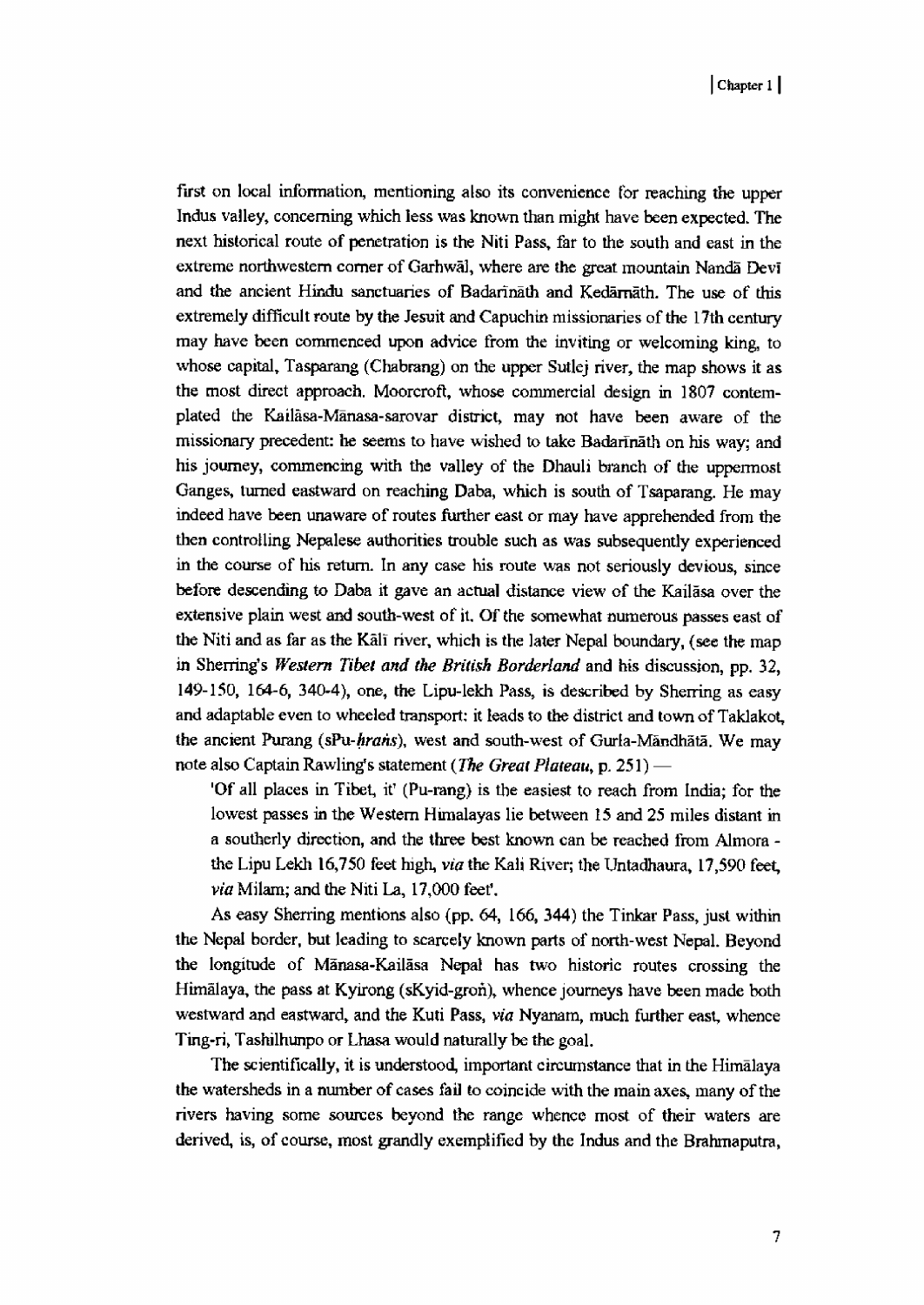which jointly embrace the whole area and reach India after noticeably similar passages through the western and eastern extremities of the whole. Rather more complex is the case of some of the interior rivers, such as the Chenab and the Sutlej, which before reaching the Indian plains have to cut through more than one of the enclosed bifurcations. The case of the Sutlej seems the more remarkable of the two, since, though it has not to pass the Pir Pañjal Range, it has a long course, with numerous affluents on both banks, beyond the Great Himalaya, and before passing the latter, in the region of Skipki, has received also the waters of the two joined considerable, rivers of Spiti, which is rather Himalayan than trans-Himalayar territory, as well as some others: further south it has to penetrate the Dhavaladhar Range and the Outer Himalaya. Then it was in due time found that the two mosi important contributors of the Ganges, the Alakananda and the Bhagiratha are from sources north of the Great Himalaya; and further east the Kali river, boundary between Kumaon and Nepal, and the Karnali, which it joins as a tributary and which in India becomes the Gogra, have their birth in the plains or lakes of the Manasasarovar - Pu-rang region. The conspectur of such observations has been formulate in the remark that a square of a few miles comprises the sources of the four great rivers, Brahmaputra, Indus, Sutlej, Gogra.

All that area is included in the district of mNah-ris-skor-gsum, the watershed between the Indus and the Brahmaputra sources being at the Ma (r) -yum Pass and Gun-chu Lake, some 30 miles east of Mänasa-sarovar. Thus the Mänasa-Kailasa region, which even in the Tibetan view is *od-phyogs*, 'the top region', is, with its Manasa Lake at 14,900 feet, between the towering summits of Kailasa, 22,028 feet, and Gurla-Mandhata, 25,355 feet, in a way the geographical centre of Asia. To that extent the Indian Puranic notion of Kailasa as the earth's Olympus, with the four great rivers issuing from its flanks, north, south, east and west, has a relation to fact.

But the common Indian and Indianist conception of the region as the acme of sublime remoteness is in direct conflict with the facts. Of all Himalayan territories tn14ah-ris-skor-gsum may be considered as, in a wide geographical sense, the mosi accessible. To the Ladak countries the Indus valley affords a route which can be used throughout the year, as well as some shortenings, discovered by man, through Spiti on its north-west and west; by Ladak traders the markets of Gartog are regularly visited, and through the same centre pass the triennial ecclesiastical missions to Lhasa. To Gartog the nomads of the great Byan-tharl, 'North Plateau', of Tibet bring their wool and yak-hair for sale, and the district suffers at times from incursions of far-roaming brigand bands from its remoter parts. The Brahmaputra valley is, as was experienced in 1715 A.D, by the Jesuit missionary G. Desideri and in 1904-5, in the reverse direction, by Captains Rawling and Ryder and Lieutenant Bailey, wholly rideable. On the south, as we have seen, the passes from the extreme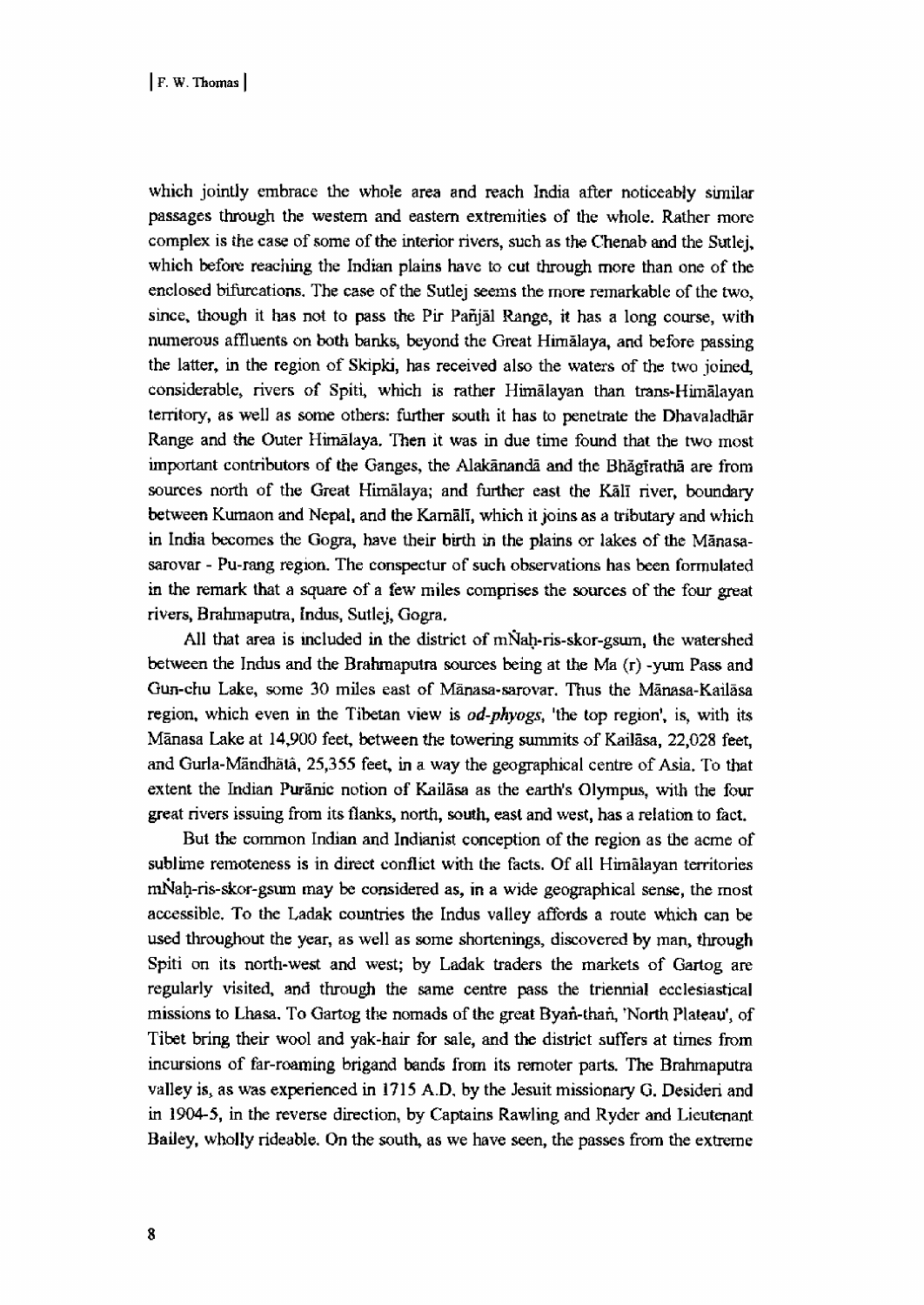north of Garhwal and Kumaon are frequented during their seasons by traders in both directions and used from ancient times by Hindu pilgrims to Kailasa and Manasa. On the west the curve of the Range between the Shipki and Niti Passes includes a number of points of contact with the Bashahr State, of which the Gazetteer (1910) describes a fair number of, no doubt, frontier villages of Tibetan race and speech: the attempt of Captain Alexander Gerard, in 1821, to penetrate via Bekhur into mNah-ris-skor-gsum was frustrated not by impossibilities of route, but by Tibeto-Chinese official resistance. On the western side of the Bashahr State there are routes, some probably ancient, which lead on to Lahul and to Kulu, south thereof. From Almora in Kumaon the distance to Taklakot in Purang is no more than 160 miles of travel.

 A word concerning the territorial geography, which, though partly resulting from historical events, cannot but be conditioned by the physical, and in the case of the Himalayan region manifests its influence in a sweeping manner. North of the Great Himayan axis, from the gorge  $(ron)$  of the Indus in the extreme west to that of the Brahmaputra in the extreme east, there is no territory that has not been during many centuries Tibetan in language, culture (except for the Muslims of Baltistan) and government. This applies even to Spiti, acquired by British India in 1846 A.D. through defeat of the Sikhs, who had held it as part of the old Ladak kingdom subjected by them in 1835-6 A.D. South of the Great Himalaya all the hill countries from the extreme east to the western frontier of Nepal are Tibeto-Burman or Tibetan in race and speech, though in Nepal a rather ancient measure of Indo-Aryanization and Buddhist and Hindu culture has in late centuries been carried much further through domination by an originally extraneous people of Aryan culture and language (Nepali or Khas-kura). Between the western frontier of Nepal and the eastern limit of Kashmir the whole area has from ancient times been experiencing a continuous Indo-Aryanization which almost reaches the Great Himalaya in its whole length, and only in the extreme north-west, namely in the Pangi district of the Chamba States adjoining the Zanakar district of Ladak, is without a northernmost fringe, marked by intrusion or survival of Tibetan., or Tibeto-Burman, elements. In Garhwal this fringe, which in general corresponds to the above-noted very mountainous area between the main axis and the clusters of lofty peaks standing out to its south, is clearly shown on Sherring's map as 'Bhot', sc. Bod, 'Tibet'. Its fuller designation, Bhotanta, 'Tibet frontier district', somewhat perplexed the early travellers familiar with 'Bootan', or 'Bhutan', as denoting the state still so designated; which name, however, has a different etymology (Tib.  $Bum-than$ ): the form Bhotanta is Indo- $\bar{A}$ ryan. The 'Bhot' population, incompletely Indo- $\bar{A}$ ryanized and mainly occupied in trade-intercourse with the trans-Himalayan Tibetans of mNah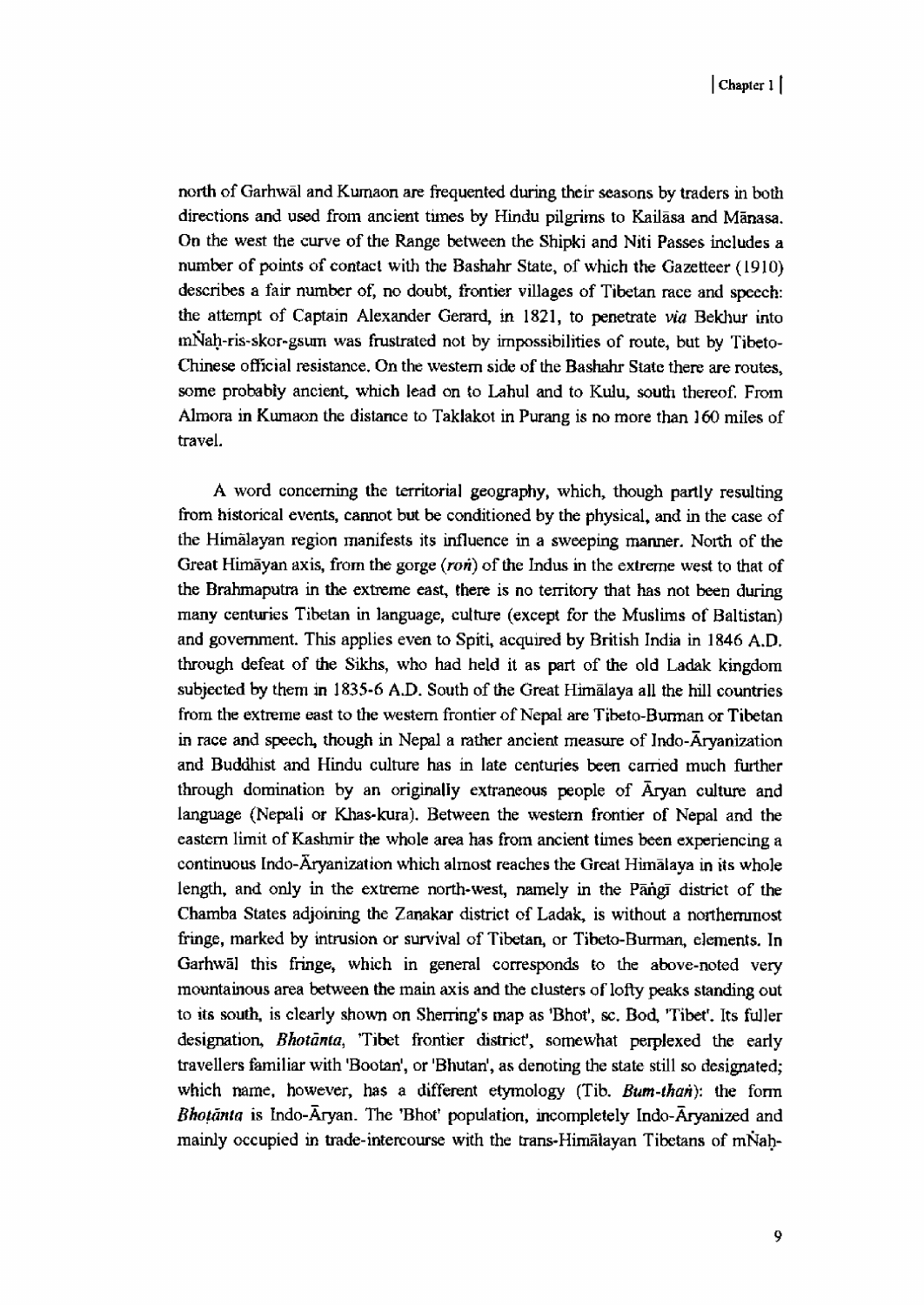ris-skor-gsurn, likewise also its 'Bhotiya" speech, a modification of the historic Tibetan, are obviously intrusive and of no very early date: what they replaced, or absorbed, is indicated by the situation in the adjacent and similar districts of Kumaon, immediately adjoining Nepal, where the population has likewise regular trade-relations with the (Purang) Tibetans, but linguistically is not Tibetan, but Tibeto-Burman. The surmise finds confirmation in the Bashahr State, where the Bhot situation is continued as far as the Shipki region in its extreme north, with a cognate Tibeto-Burman, not Tibetan, dialect, 'Kunāwarī'. West of 'Kunāwar', always in communication, across high passes, with Lahul, where are the sources of the Chenab river, the linguistic line is continued unbroken by the cognate Tibeto-Burman dialects of Lahul and then, beyond a spur of the Great Himalaya, by the cognate 'Chamba-Lahuli', adjoining the above-mentioned Pangi district on its east. It may be noted that in Pangi itself (Chamba Gazetteer, 1910, pp. 8, 121) there are villages of 'Bhotauris' (i.e. Bhotāwaris, from Bhotāwara, synonym of Bhotānta), incompletely Indo-Aryanized and Buddhist: they would perhaps be Tibetan and 'intrusive' , but from the Ladak kingdom.

The non-Tibetan, Tibeto-Burman, communities stretched along the whole line of the Great Himalaya West of Nepal are a phenomenon conditioned obviously by physical geography, and one indubitably of relatively high antiquity; and their limitation to a narrow strip of mountainous territory on the immediate south of the main axis invites research. Other physical factors determining, or partly determining, the areas of historical states, e.g. narrow valleys of great rivers winding among mountains, as in the case of the Chamba State, or isolation by a circumference of high ranges, as in the case of Kulu, Lahul and Bashahr, are recognized as specially prominent in the W. Himalayan region.

Something further should be mentioned concerning two districts, namely Kunāwar and mNah-ris-skor-gsum, which have special importance in relation to the present inquiry. Kunawar is the northern part of Bashahr, the largest of the 'Simla Hill States'. On the map Bashahr has a rather triangular shape with apex at the north, in the region of the Shipki pass, where the Pir Panjal parts, at first in a rather southwesterly direction, from the Great Himalaya. Here there are some high passes leading to Lahul. The western limit of Bashahr is continued by a high southerly spur from the Pir Pañjal, which separates that State at first on the west, and then, curving westward, on the north, from Kulu, which also can be reached by high passes. South of Kulu is the small state of Mandi, essentially the valley of the westward turning Bess river after its emergence from Kulu: and again further south the still smaller state of Suket, which borders on the Sutlej to the north of Simla. Thus the southwest corner of the Bashahr triangle bulges somewhat, so as to be partly south, after being east, of Kulu, following the long westward bend of its great river, the Sutlej. The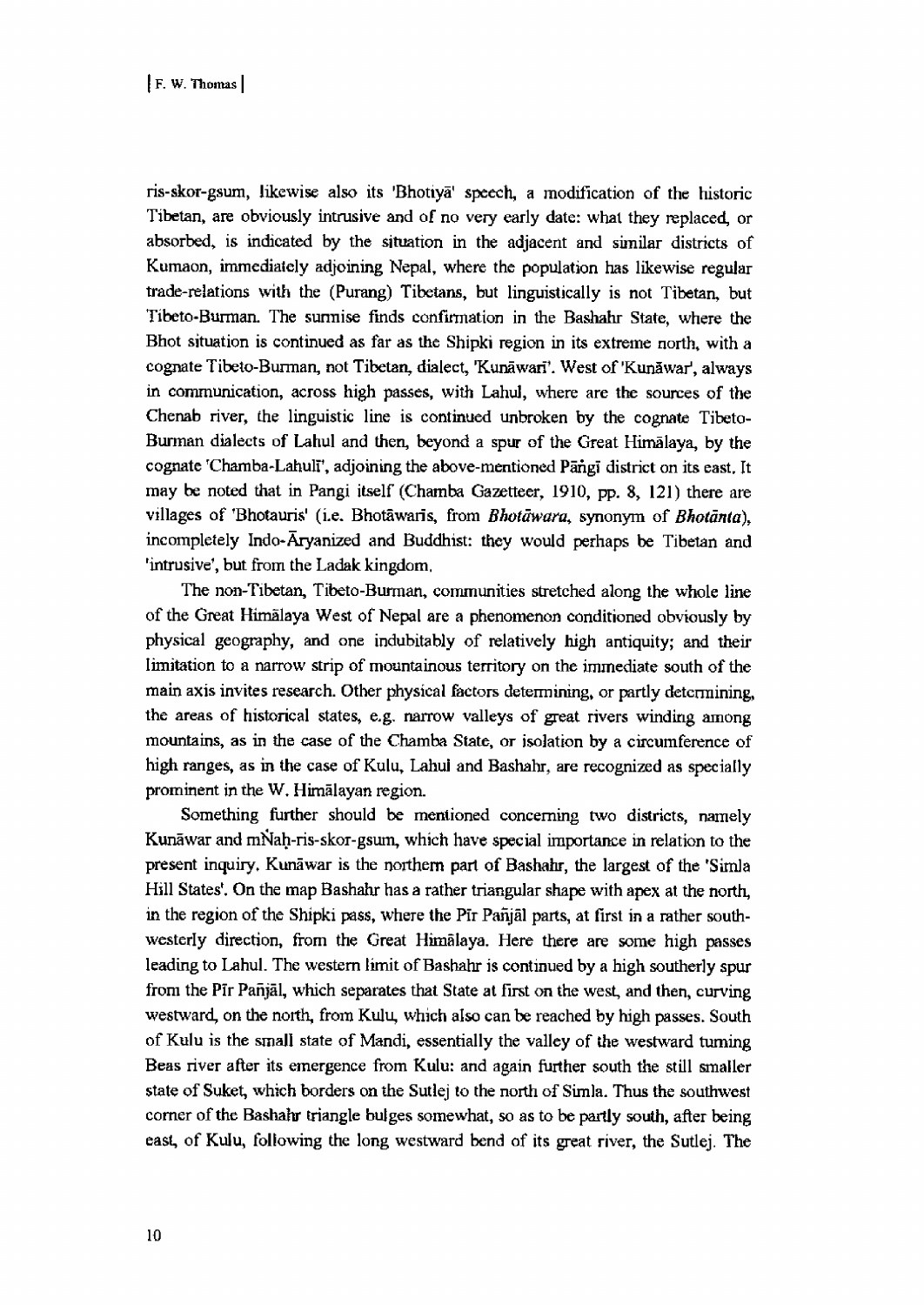communications with Mandi and Suket are, no doubt, far less laborious than those with Kulu. The southern limits of Bashahr are constituted partly by some lesser states, some of them even south of Simla, partly by the Dhavaladhar range where it is north of Tehri Garhwal. The whole eastern limb of the triangle is furnished by the curve of the Great Himalaya from about Badarinath to Shipki, The Sutlej, here called Sumudrung (Sanskrit semudra) and Satrudra (Sanskrit Sutudrā, Satadru), flowing midway through the State, has on its right bank many minor affluents from the high ranges of the western border, on its left a few from the Great Himalaya, but including the Baspa and the Pabar, which are considerable streams.

Kunawar, the northern part of the State, extends on both sides of the Sutlej, with 'a minimum breadth of 12 miles on the right bank and a maximum of 62 miles on the left', from Shipki to the mountains bounding the Baspa valley on its south. Kunawar therefore comprizes on the west practically all that part of the Bashahr State which adjoins Spiti, Lahul and Kulu and nearly all that has on its east, beyond the Great Himalaya, the Tibetan district of mNah-ris-skor-gsum. The exact frontier on this eastern side is, no doubt, the heads of the numerous passes crossing this part of the Great Himalaya: it might perhaps be traced by noting in the Directory Appendix (II) to the State Gazetteer the rather numerous villages which are recorded as inhabited by people called 'Nyám or Zār (i.e. Jād)', sc. Tibetan, and are Tibetan or bilingual in speech, It follows from this that trade-dealings of Bashahr with mNahris-skor-gsurn are for the most part transacted primarily through Kunawari persons. The capital, Rampur, of Bashahr is south of the Kunawar district. The Tibetan name of Kunawar is Kunu.

mNah-ris-skor-gsum, now wholly Tibetan in speech and culture, is the westernmost province of the Lha-sa State. Its name and the equivalents Nari and Hun-desh (Huna-desa) will call for historical consideration. From the Nepal frontier to Skipki its southern and western boundary is the curve of the Great Hinialaya: further north it includes mountain districts. Hang-rang and Chumurti, which have Spi-ti, once part of the Ladak kingdom, on their west. Eastward it extends as far as the Kailasa and Lake Manasa and perhaps somewhat further: and here it includes Gartok, which is on a branch of the Indus beyond the Ladak range: and it has a great extension northwards so as to comprize also the large district of Rudok, in the region of the Pangong  $(sPan-skon)$  Lake: at what precise point on the Indus itself it adjoins Ladak territory seems to be uncertain, North and east of the Pangong Lake stretches the great Tibetan Byan-thah, 'North-plateau', sparsely occupied by nomadic groups.

mNah-ris-skor-gsum is governed by two joint appointees, entitled Garpon (sGar-dpon, 'Encampment-rulers') from Lhasa, stationed, as we learn from Sherring's book (pp. 150 sqq.), at Gartog, with district governors, Jongpen (rDzondpon, 'Fortrulers'), at Rudok, Chabrang, Daba and Taklakot. Gartog, the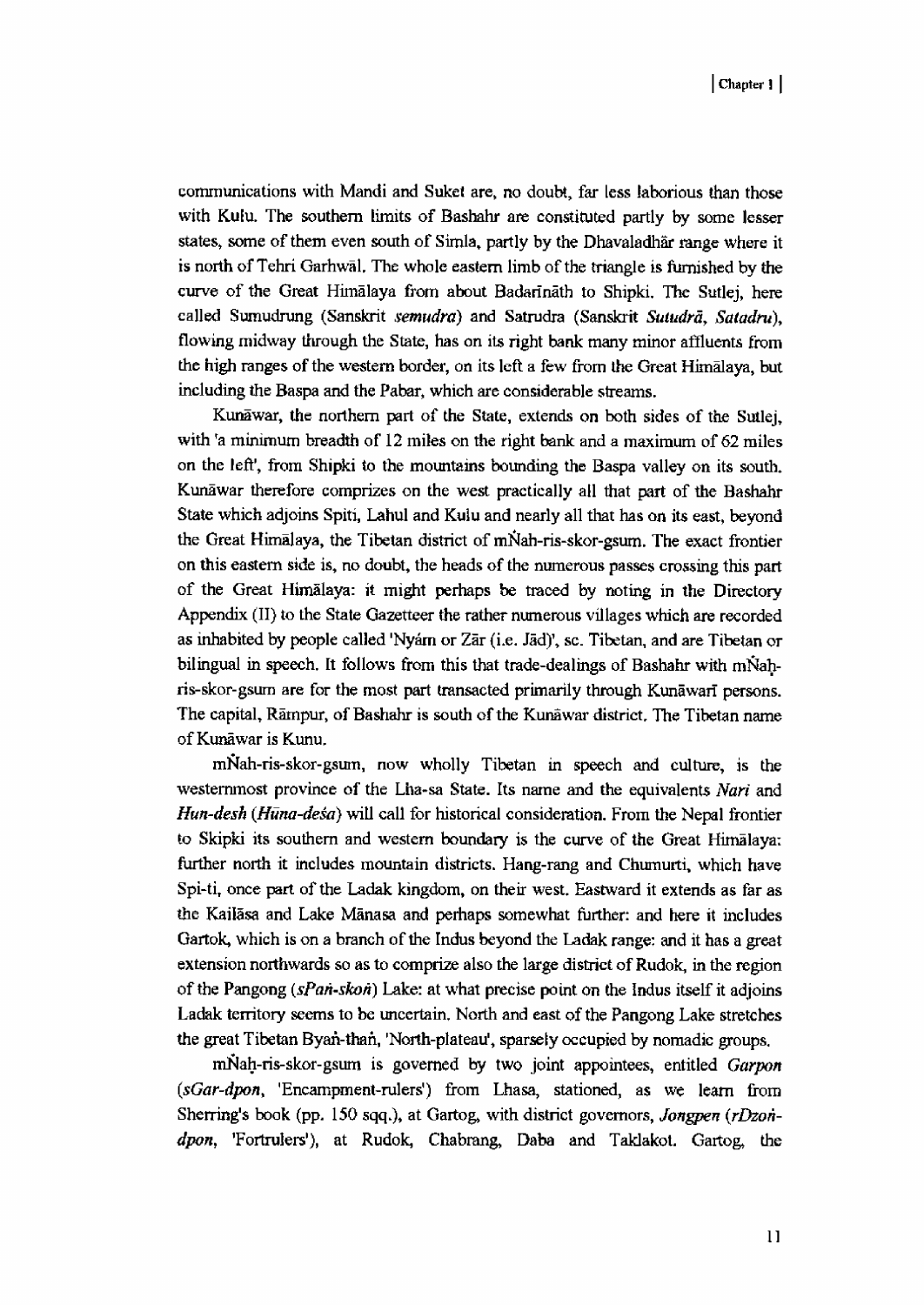administrative centre, consists of two widely separated settlements, Gargunsa (sGardgun-sa, 'sGar winter-station') and Garyersa (sGar-dbyar-sa, 'sGar summer-station'): at the latter takes place in August-September an annual assembly, fair, and mart, frequented by traders from Ladak, Kashmir, Kunawar (and other cis-Himalayan areas), interested especially in the wool, hair, salt, borax, etc., brought by the nomads of the Byan-than and other parts of Tibet.

The frequently ventilated notion that 'Nari' or 'gNari', i.e. mNah-ris-skor-gsum, is equivalent to 'Western Tibet' is due, as will be expounded infra, to a historical misunderstanding very little current in Tibetan writings. The alternative name, Hundesh, which is not Tibetan, but Indo-Aryan (Sanskrit Hūna-desa, 'Hūnacountry'), has also led to what is probably a misunderstanding, being interpreted as 'Hun-country' or 'Snowcountry': this also will be considered *infra*.

The part of mNah-ris-skor-sum with which we shall be specially concerned is the southern, the 'valley', or drainage area of the uppermost Sutlej, which here has in Tibetan the name Glan-chen-rtsan-po, 'Elephant-river', or Glan-chen-kha-bab, 'Elephant-mouth-fall' , derived from the ancient legend of the four rivers issuing from four animals mouths on the four sides of Mount Kailasa: Moorcroft had used the old Sanskrit Sutudri in the late popular forms Satadru and Satluj. Other names are, it seems, merely local, as Muksung (Magsang) in Gerard's Koonawur (map) and Lingti (for Tot-ling-ti) in Strachey, p. 35). Issuing from the western,  $H_0$ -ma-tso, 'Milk-lake', or Langak (Indian names Rakas-tal, 'Rāksasa's pool', or Rāvan-hrad), of the two famous lakes, it flows in a general S.E. to N.W. direction to the vicinty of Shipki and Mt. Purgyul, where it cuts through the Great Himalaya into Kunawar. The remarkable character of the 'valley' has been expounded by Strachey, who shows (pp, 31-3) that the bed of the river is in general at the bottom of a secondary valley, often a narrow cañon, some  $1000 - 3000$  ft deep, cut through an original alluvial plain of over 15000 ft. altitude, detritus from the surrounding mountains. The depth of the main channel renders the river unserviceable for purposes of cultivation at the available levels, which accordingly depends upon the numerous affluents from high side valleys plunging into the Sutlej on either bank. A similar situation in the far west (Karakoram) Hunza-Nagar country is indicated by the description on p. xxxvii of Lt. Col. D. L. R. Lorimer's The Burushaski Language, Vol. I.

This situation,. which hinders communications between even neighbouring places on opposite banks of the main river, may help to identify the frontier between the two ancient states, Gu-ge and sPu-hratis (Purang), which jointly occupied the area in question. Both of them are still familiarly known and have been shown on European maps, Gu-ge to the north, sPu-hrafis to the south; both certainly reached Lake Mānasa on the east, and sPu-hrans, west and south-west of the great mountain Gurla-Mandhata or Me-mo, and perhaps with a projection to the south thereof, is